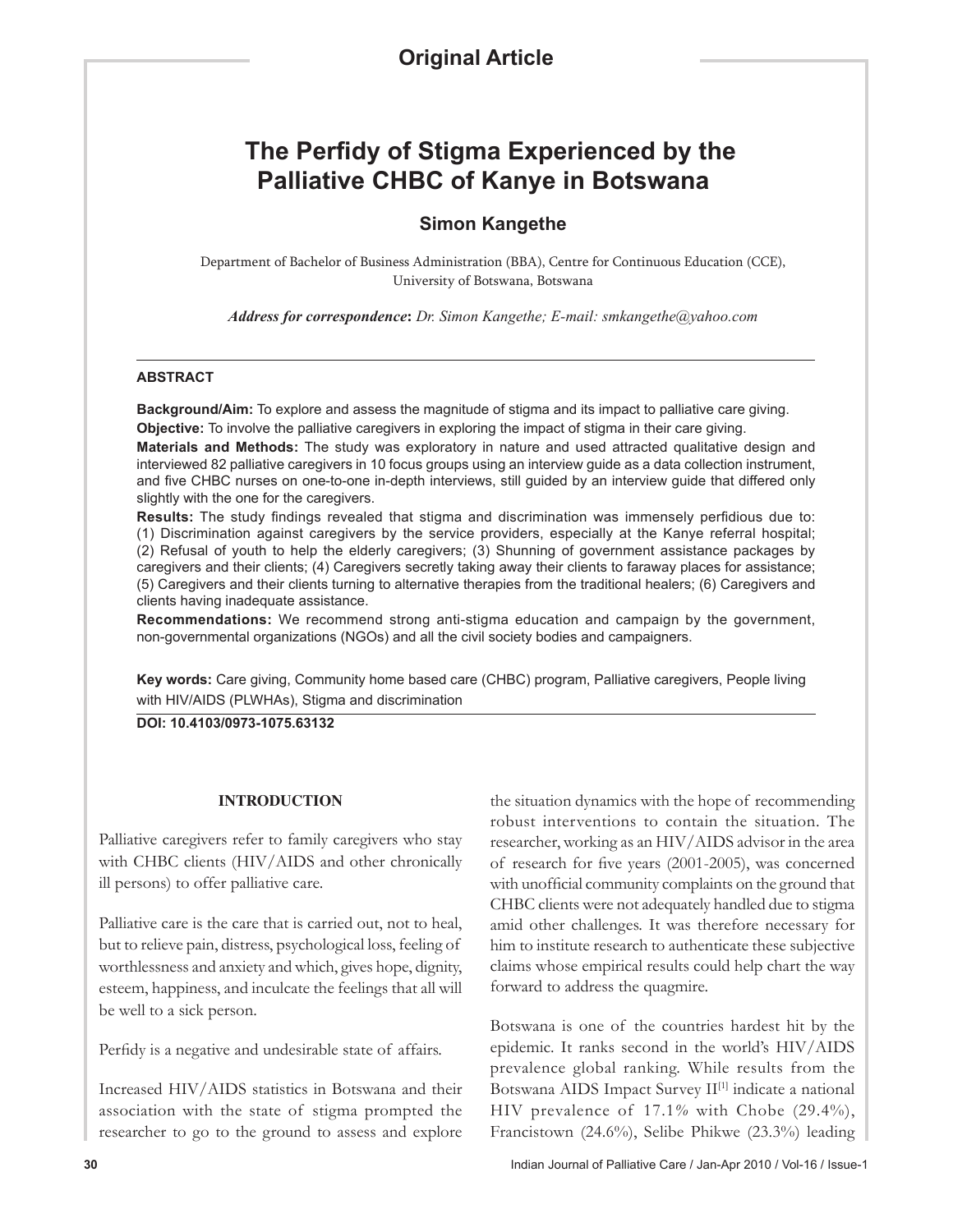other districts.[2,3] Botswana AIDS Impact Survey iii (BAIS III), conducted in 2008, shows an increase to 17.6%.[4] The presence of AIDS has had devastating national effects to the economy. It has caused Botswana to slip 51 places down the Human Development Index (HDI) rankings from an impressive 71 in 1996 to 122 in 1999/2000, putting the four decades of successful human and economic development pace in reverse gear. While the country of Botswana grapples to put interventions in place to address the effects of HIV/AIDS, stigma and discrimination have continued to pose as threat and major stumbling block.<sup>[5,6]</sup>

According to Festus Mogae, former President of the country of Botswana, stigma and discrimination surrounding the HIV/AIDS disease remains one of the greatest barriers to the implementation of various care and prevention strategies.<sup>[7]</sup> Kalanke<sup>[8]</sup> indicates that people living with HIV/AIDS (PLWHAs), because of fear associated with stigma and discrimination of HIV/ AIDS, resort to using and adopting alternative coping strategies such as avoidance, denial and secrecy. This has had serious repercussions of negatively affecting the rate of consumption of services meant to help and cushion the effect of the virus to those who are affected. This has seen programs like prevention of mother to child transmission (PMTCT) suffering overtime, with eligible beneficiaries refusing to test in time and in sufficient numbers, preferring to keep their status secret for fear of discrimination, stigmatization and even physical abuse.<sup>[9]</sup>

## **MATERIALS AND METHODS**

## **Research design**

The study has used qualitative design to seek and explore the thought process, feelings and attitudes of the palliative caregivers towards their contribution to care giving generally and assessing other challenges besetting care giving such as stigma and discrimination.[7,10]

## **Sample selection criteria and procedure**

The study has used convenient / purposive sampling and included all the 140 registered palliative primary caregivers as well as all the four CHBC nurses and their coordinator (who manages the program) as they appeared in the CHBC register. Eighty-two (59%) registered primary caregivers turned up for 10 focus group discussions. All the nurses turned up for the interviews.

#### **Research instruments**

The study used two separate but almost similar interview guides, one to steer 10 focus group discussions and the other to facilitate one-to-one interviews with the nurses. The first section of the instruments captured the respondents' profile data such as age, gender and education. The instruments had, however, been tested and refined during the pilot study to improve its validity and reliability, and hence reducing data bias.

## **Research domain**

The study was done in December, 2005, and January, 2006, and interviewed palliative caregivers and their nurse supervisors of the Kanye CHBC program of Kanye village. The village is about a 100 kilometers from the city of Gaborone; with more than 40,0000 by the 2001 census,[11] it is well endowed with five clinics and two health posts, and a bigger Seventh Day Adventist (SDA)-run referral hospital.

# **Data analysis, interpretation and bias reduction**

Data analysis was done using content thematic analysis. Both sets of information from the 10 focus group discussions with primary care givers and one-to-one interviews with the nurses were taped and then transcribed. The crude data from the field was sorted and reduced to manageable categories, themes and sub themes. To effect data bias minimization and therefore increase data reliability and validity, results from the pilot study that preceded this main study formed baseline data. Double translation of the instruments was also done. However, to further strengthen data reliability and validity, the four nurses and their coordinator answered more or less the same questions with the primary caregivers. The two interview guides or the instruments only differed slightly and the collected sets of information confirmed, corroborated and cross checked each other.

# **Ethical and legal requirements**

To ensure that the study was grounded in legal and ethical environments, all appropriate legal and ethical issues were taken into consideration: informed consent, maintenance of confidentiality and anonymity and adequate debriefings and consultations before study kick off. All the respondents were treated with due respect to maintain their integrity and their human rights.<sup>[12]</sup> The researcher had complied with all the research permit application procedures from the Department of Research and Development Committee Board (HRDC) and therefore given a research permit. The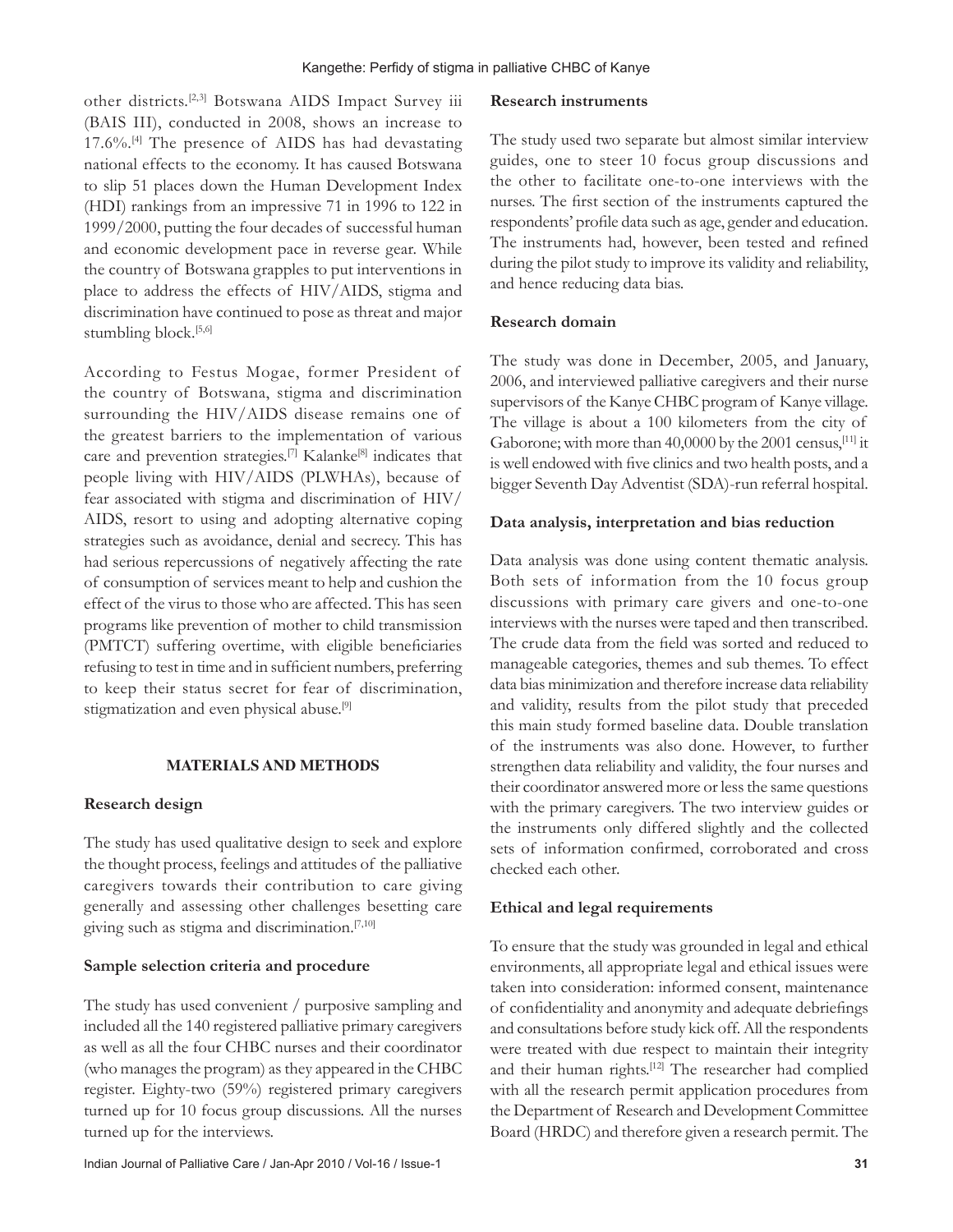researcher had to write a letter to the Council secretary requesting to be allowed to get into the field. Permission was out rightly given.

# **RESULTS**

#### **Profile of the volunteer caregivers**

#### *Age, gender and educational dimension of the caregivers*

Study findings confirmed that the youngest caregiver was 18 while the oldest was 85 years old. Forty-six caregivers  $(56\%)$  were older (50 years and above), with 28 (34%) being 60 years and above. The study revealed that most caregivers especially those above 60 years were poor and physically not strong enough to stand the care giving demands, with the state of stigma besetting community participation to help these caregivers. However, 88% of the caregivers confirmed they were poor and had no any income to support themselves with. Their poverty was demonstrated by some caregivers breaking into tears as they explained the economic and social environments in which they performed care.

On literacy, 74% of the caregivers had either never been to school or had only primary level education, with only five per cent with tertiary education. Illiteracy was found to contribute to low care productivity and poverty. This was psychologically disenabling as most of the lowly educated caregivers who were also elderly had problems of accessing education on care giving such as following the medical and hygiene protocol, and following the disease progression of their clients. On gender, findings indicate that the program faced serious gender skewed dimension with 80 caregivers (98%) being women and two (2%) caregivers being men. Since women have other domestic chores at their homes, care giving presented a state of burden.

#### *Caregivers discriminated by healthcare providers*

More than half of the study respondents expressed dissatisfaction from the Kanye referral hospital nurses who refused to give them protective clothes to wash and attend to their clients, while they themselves used them. The caregivers perceived this as discrimination. They indicated that communities stigmatized their clients and them, but they least expected the same treatment from the service providers. The following comments on stigma and discrimination were made by caregivers.

*"The communities largely stigmatize our clients and us. Care giving becomes very demoralizing"*

*"The staff at Kanye referral hospital discriminate us by refusing to give us the protective clothing to handle our clients, while they themselves use them"*

#### *Caregivers fear stigma*

Majority of the Kanye caregivers indicated that due to stigma and discrimination, some caregivers who had HIV/ AIDS clients did not want to disclose that their clients were infected with the virus. This closed all the avenues of any possible assistance nearby, with some preferring to go for assistance far away from the client's village. The following comments were made on the clients' access to the help they needed:

*"Some caregivers go to seek assistance far from Kanye. They do not want their clients' status to be known by neighbors and other community members"*

*"Sometimes clients do not get medication or assistance in time. Money to travel to farther places of assistance may not be there. Stigma is indeed a big challenge"*

# *Stigma dwindling and changing from open to latent one*

About a third of the caregivers indicated that although stigma posed a huge challenge to care giving and the HIV/ AIDS campaign generally, the state of stigma was dwindling and undergoing drastic changes, with people no longer stigmatizing the clients openly (open stigma), but doing it in a hidden state (latent state). This, they indicated, could be a pointer that stigma would dwindle completely with time.

# *"Open stigma is now gone. We now experience latent one"*

#### *Poor utilization of government assistance programs due to stigma*

Over half of the Kanye study respondents confirmed that some community members spread rumors about their AIDS clients and themselves (caregivers). This they said increased fear prompting some to hide their clients' statuses and disease environment from the community and therefore impede any forthcoming government assistance. Some caregivers confirmed their knowledge that some of the caregivers who were financially endowed took their clients to private practitioners away from the village to avoid being publicized and stigmatized through being seen accessing community home-based services locally.

# *Caregiver/client neglect*

Study findings in Kanye confirmed that families, relatives and communities in general did not adequately assist in care giving. This resulted to some caregivers being left alone to handle care giving. They also indicated that due to impact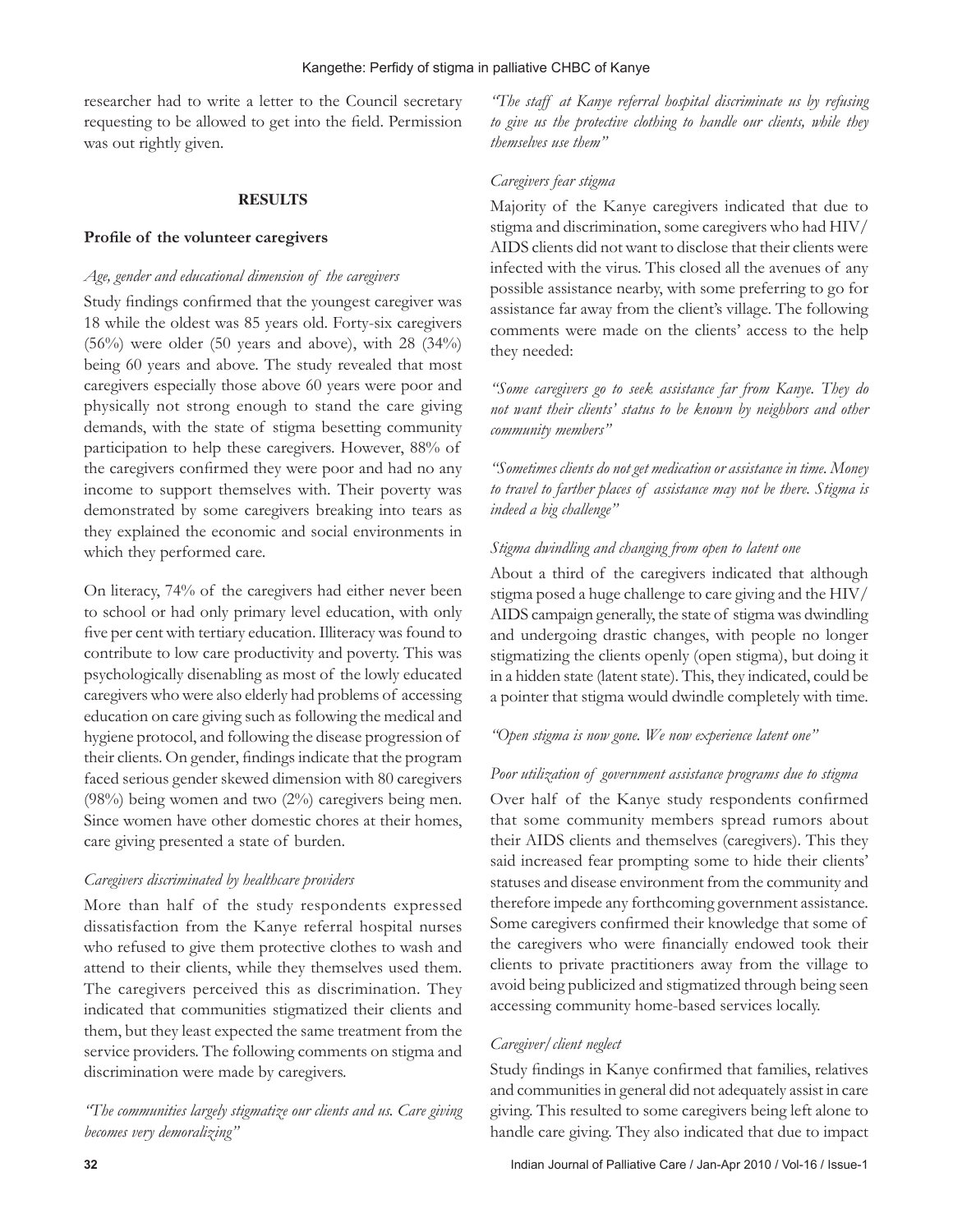of stigma, some clients were neglected and abandoned. An 18-year-old palliative caregiver who was a university leaver, abandoned by the brothers and sisters to take care of her ailing father, broke into tears as she tried to explain the stressful and agonizing moments she was undergoing, battling all alone with care giving that she was neither comfortable with, nor competent with.

*"I cannot get time to* go *and look for a job as I'm left alone at home caring for my father. They all (brothers and sisters) went for good leaving me to struggle with care giving (breaks into tears)".* 

#### *Stigma drives caregivers to look for alternative therapies*

Kanye focus group discussions revealed that some palliative caregivers never registered their clients to the CHBC program and did not want any communication with the government assistance due to stigma. Caregivers further indicated that a few caregivers and their clients who were also in the government assistance packages, upheld strong faith in the healers and were accessing their assistance, though secretly, due to fear of being persecuted by/or being denied the government assistance in the event that their secret affiliation were to be discovered by health personnel. Caregivers also indicated that inadequate medical staff and their treatment especially at the Kanye referral hospital, made some caregivers to seek the services of the traditional healers.

#### *Stigma discourages youth to offer care giving assistance*

Study findings in Kanye confirmed that the youth were shunning helping the caregivers in their care giving tasks due to stigma, especially to carry the clinical waste to the clinics. This is because the red plastic bags used to carry the waste were notable and stigmatized by communities. Due to inadequate transport facility to facilitate the collection of the waste from the caregivers' homes, it was caregivers' duty to take the clinical waste to the nearby clinics. This meant that clinical waste had to be taken on foot to the clinics by the palliative caregivers. Their attempt to have the youth assist them was usually failing. Some had the following to lament:

*"Our children are refusing to help us carry the clinical waste to the clinics. This is too much for us at our age"*

#### **DISCUSSION**

Atta and Fidzani<sup>[13]</sup> indicate that over 50% of caregivers in most of the Botswana CHBC program are old and poor women who may not be able to follow the hygiene protocol in the care process. It would seem that care giving responsibilities in Botswana like many other developing countries fall in the hands of the very elderly while the young and the knowledgeable have shunned caring duties due to stigma among other factors.<sup>[14,15]</sup> The government and care managers need to increase community education and advocacy to attract the younger and the educated to share in the caring duties. Knowledgeable people are also in a position to understand the disease well and help to reduce and demystify the state of stigma.

The Kanye study indicates predominance of women over men. According to feminists such as Kelesetse, this presents societal exploitation to women and immensely contributes to feminization of poverty.<sup>[16,17]</sup> The government, civil society bodies and HIV/AIDs campaigners need to increase education and advocacy on engendering the caring roles in all segments of the society.[17] Kanye study respondents were of low educational status. A similar research undertaking by Phorano, Nthomang and Ngwenya[18] in Maun and Kweneng found similar results, with 33% of the caregivers studied having lower primary education.

The phenomenon of palliative caregivers and their HIV/ AIDS clients being discriminated by the service providers is not uncommon in many care settings, Botswana not withstanding. While treatment in Kanye referral hospital sent waves of dissatisfaction among the palliative caregivers, UNAIDS[19] confirms reports revealing individuals living with HIV/AIDS being discriminated against by the health care system, with withheld treatment being one of the common aspect. UNAIDS[20] also quotes some medical doctors in Bangalore in India who openly stigmatized HIV positive persons by labeling them as individuals with "bad habits" of visiting prostitutes, of smoking and drinking and for being promiscuous. In the 2005/2006 study by this author, some caregivers felt discriminated when some caregivers were given some incontinent sheets by the clinic nurses, while others were denied.[21]

The presence of stigma and discrimination leads to denial. Denial is a psychological and a coping defense mechanism that makes the patient and the palliative caregiver fail to recognize and acknowledge the reality of the situation.[22] In a study by Khan and Stegling<sup>[23]</sup> in Kweneng, all the HIV/ AIDS clients they interviewed denied being HIV positive and thus shunned the government welfare assistance packages such as food basket. This was a big drawback to care giving as most of the PLWHAs in the country are needy and necessitating help from the well-wishers and other help systems.[24] A report from Maokane village (part of the Southern District) indicated that due to stigma,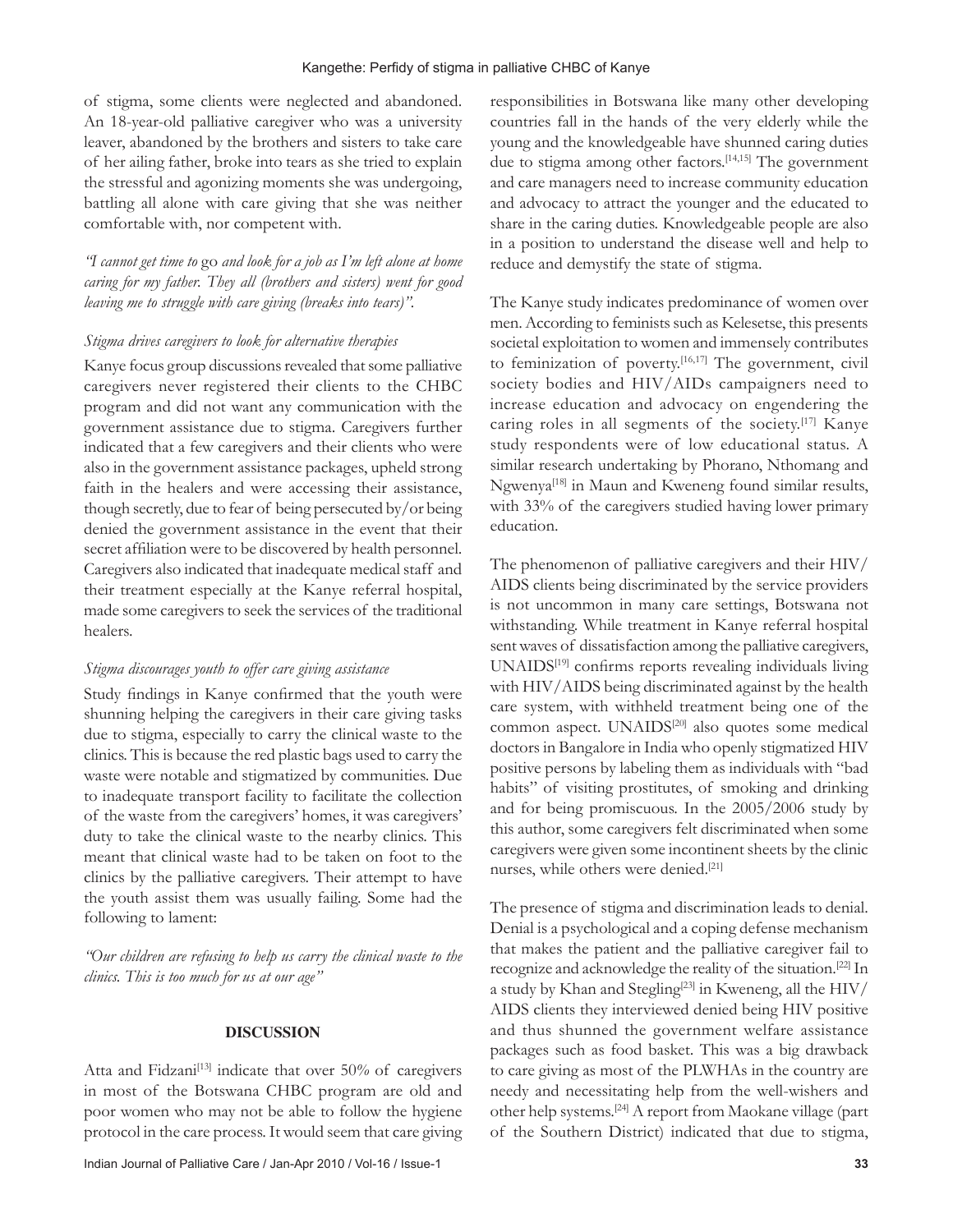clients were shunning the vegetables they were given by communities to improve their nutritional status.[25]

Kanye research respondents indicated that the state of stigma was dwindling fast, and changing from being open stigma to being latent one. In Nyorosi East ward of Kanye village (study area), for instance, stigma had taken a dramatic dimension with stigma being only subjected to those who failed to take good care of their clients.<sup>[19]</sup> BONEPWA's study<sup>[26]</sup> on stigma in Tsabong reinforced the above observation that the state of stigma was dwindling fast, and had changed state from open to latent.

Stigma has been disastrous to the consumption of government assistance services. According to Mukamaambo and colleagues,[27] community home based care program has not well met its objectives because patients and their caregivers hate to be associated with it openly. But Kalanke<sup>[8]</sup> blames the health administration and government in general for increasing stigma by making a fertile environment for stigma by serving the PLWHAs and their caregivers separately from the other clients in the health facilities. According to Kalanke's study participants, this was tantamount to making communities see PLWHAs as different from them, and therefore be made to delineate themselves from any person living with HIV/AIDS. This however reinforced stigma and discrimination.

This author believes that if efforts could be made by all, especially the health personnel to show everybody that HIV/AIDS is a normal disease, with no any difference from other diseases, this could be one of the turning points to kill and demystify stigma.

Stigma also reinforces neglect of both the clients and the caregivers. In Kang'ethe's 2004 study in Kanye, some evidence indicated that that some clients were left and abandoned the whole day hungry and despondent.<sup>[28]</sup> Other studies done in Kweneng in Botswana on care giving by Khan and Stegling,<sup>[23]</sup> found that caregivers felt unsupported by their families, relatives and community at large, while findings in Zimbabwe on care giving suggest that care programs are not supported by their communities, stigma being one of the reasons.

Stigma was also found to make caregivers and their clients look for the services of the traditional healers. This is because the services of the traditional healers have not been associated with stigma like those of modern health institutions. This made possibilities that people living with HIV/AIDS combined the two medication systems which may be harmful to the working of the ARV and therefore

undermine one's immunity system.[29] With the magnitude of HIV/AIDS in Botswana coupled with an environment of inadequate human resource to face the epidemic, the role of traditional healers need to be revisited, strengthened through training, mutual consultation and collaboration, with a possibility of integrating their services into the modern health system.[29-31]

The presence of stigma has especially affected the youth who have refused to help their grandparents and their mothers who volunteer to care. Available literature indicates that due to stigma of carrying the red plastic bags in Kanye, with the youth refusing to help their elderly grandmothers who care, it is not uncommon for some bags to be thrown into the nearby bush where animals such as dogs could open the content, the act posing pollution and environmental degradation.[32,33] This also poses challenges to the environmental campaign of a litter free generation.<sup>[32,34]</sup> According to Botswana Millennium Development Goals, Botswana will by 2016 have adequate environmental education and awareness necessary to reduce the level of environmental contamination and achieve sustainable development.<sup>[7,35]</sup> Mokgwaru,<sup>[36]</sup> in his research on health hazards associated with unskillful collection and disposal of clinical waste found that it's a source of both environmental damage and pollution and can predispose the community to the epidemic.

## **CONCLUSIONS**

Stigma has been found to negatively affect the care giving quality and effectiveness. The environment, providing a fertile ground for stigma and discrimination to proliferate needs to be obliterated. Government, NGOs and all civil society organs need to work hand in hand to strengthen anti-stigma campaign across the width and breadth of the country. Involvement of persons living with the virus in the campaign frontline would be pivotal and critical, and their involvement is likely to pay great dividends in the campaign.

## **REFERENCES**

- 1. UNAIDS. HIV and AIDS-related stigmatisation, discrimination and denial: Forms, contexts and determinants. UNAIDS Best practice Collection (UNAIDSA/00.16E); 2000b.
- 2. Khan B, Stegling C. An Evaluation of the Kweneng district AIDS Home Based Care Programme, Gaborone: SNV, Netherlands Development Organisation; 2000.
- 3. Jacques, G. and Stegling, C. Panacea or perfidy? Paper presented at the 3rd International Conference on Social Work in Health and Mental Health, July 1-5, 2001, Tampere, Finland: 2001.
- 4. Botswana Millennium Development Goals. Gaborone: Status Report; 2004.